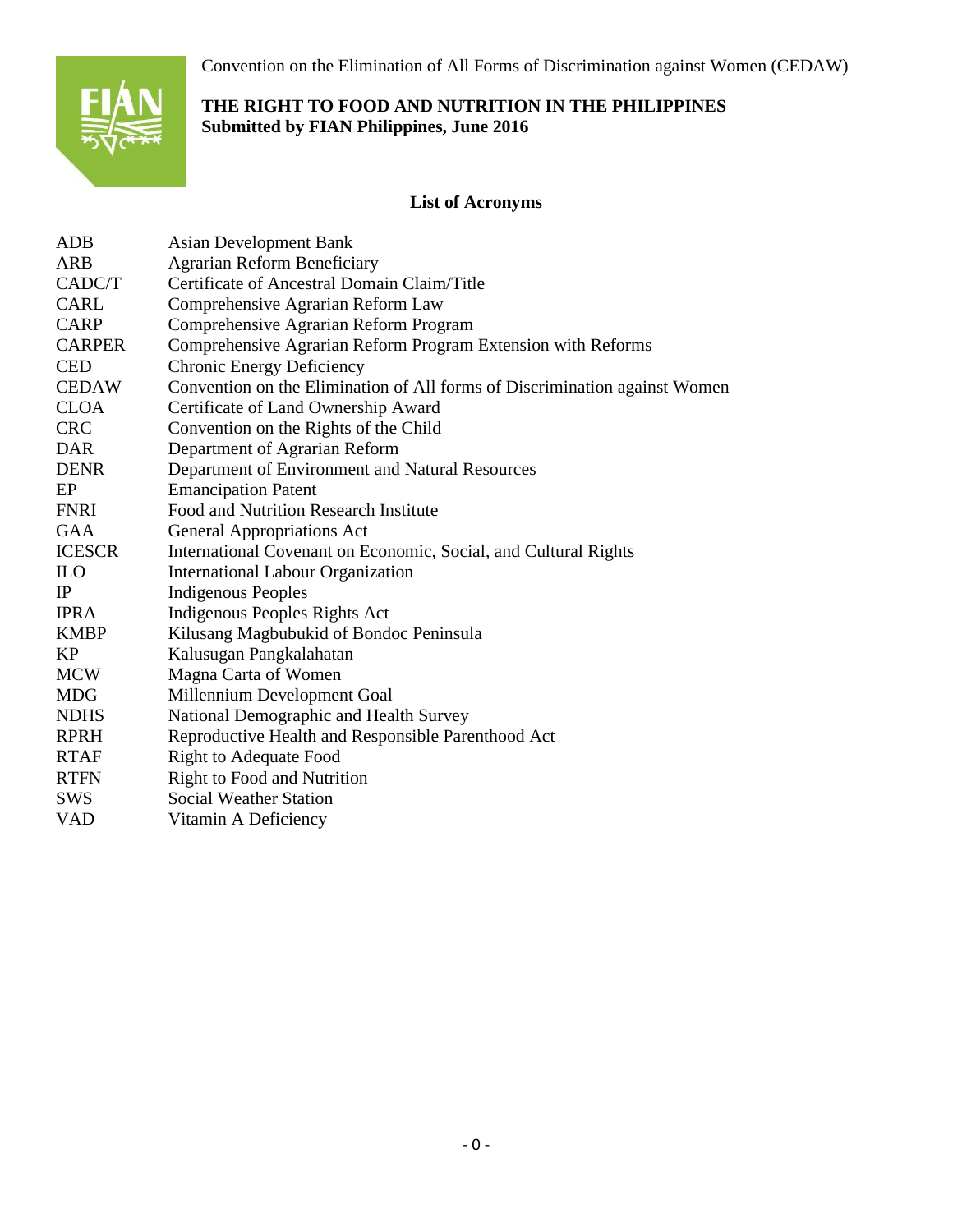Established in 1999, FIAN Philippines is a section of FIAN International, a human rights organization that works for the world-wide implementation of the right to food and nutrition (RTFN). Aside from playing a major role in spearheading the national campaign for the Right to Adequate Food Bill, rural woman, women's rights and agrarian reform have been FIAN Philippines' major foci during the last decade. Drawing on extensive studies on women's RTFN, secondary data, official statistics, interviews, experiences and case stories collected by FIAN Philippines, this report highlights the importance of achieving women's RTFN towards the full realization and enjoyment of women's rights and a life with dignity.

### **1. HUNGER AND MALNUTRITION AMONG WOMEN IN THE PHILIPPINES**

Hunger continues to persist in the Philippines despite claims by the government that over the past 15 years (1990- 2015) it had met the Millennium Development Goal (MDG) 1 target of halving the proportion of undernourished population<sup>1</sup>. The fact remains that many Filipinos still lack enough food to eat. An estimated 2.6 million families (or 13 million individuals) experienced hunger in the last quarter of 2015, half of them women.<sup>2</sup> Ironically, while women struggle daily to feed their families, they are the most vulnerable to hunger. In 2015, the monthly food threshold, or the amount needed to buy the basic food necessities, was 6,365 PHP (equivalent to about 136 USD) for a family of five, but one out of 10 Filipino families had an income lower than the food threshold.<sup>3</sup> The Social Weather Stations (SWS) found in the Fourth Quarter 2015 Survey that 11.7% or an estimated 2.6 million families experience involuntary hunger at least once in the past three months.<sup>4</sup>

According to the latest (2013) National Nutrition Survey of the Food and Nutrition Research Institute (FNRI), 10% of Filipino adults have Chronic Energy Deficiency (CED). CED is the most widespread nutritional deficiency and it is said to be more prevalent among women.<sup>5</sup> Although the survey showed a decreasing trend in iron deficiency disorder, or anemia prevalence among Filipinos, the most alarming of the micronutrient deficiencies is still ubiquitous among pregnant and lactating mothers (moderate) and infants (highest).<sup>6</sup> The survey also reported that due to poor maternal health, 24.8% of pregnant women are nutritionally-at-risk, particularly underweight lactating mothers with a minor increase from 11.9% in 2011 to 12.5% in 2013.<sup>7</sup> The 8<sup>th</sup> National Nutrition Survey (2013) recorded 30.3% of children between 0 to 5 years old are stunted, while two out of 10 children in the same age group are underweight.<sup>8</sup> In Southeast Asia, the Philippines and Lao PDR have the highest prevalence of Vitamin A Deficiency (VAD) among children.<sup>9</sup>

Women and children suffer most from hunger and malnutrition in the Philippines. However, women are more likely to go hungry due to unequal access to education, employment, resources and social services. Women are often relegated to domestic roles and sacrifice their food intake for the sake of the well-being of other family members. Furthermore, hunger is more prevalent in rural areas due to low rural incomes (regardless of whether a farmer or farm worker), lack of access to productive resources and vulnerability of the sector to various shocks related to climate and

7

<sup>1</sup> FAO (2015): Regional Overview of Food Insecurity in Asia and the Pacific. Towards a Food Secure Asia and the Pacific. Bangkok: FAO[, http://www.fao.org/3/a-](http://www.fao.org/3/a-i4624e.pdf).pdf [Accessed: 14.05.2016].

<sup>2</sup> See Social Weather Survey (2015): Fourth Quarter 2015 Social Weather Survey: Hunger falls to 11.7% of families; Moderate Hunger 8.9%, Severe Hunger 2.8%, [https://www.sws.org.ph/pr20160113%20-%20Hunger%20in%20families%20\(media%20release\).pdf](https://www.sws.org.ph/pr20160113%20-%20Hunger%20in%20families%20(media%20release).pdf) [Accessed: 12.05.2016]. According to the latest (2010) official Census of Population and Housing (CPH), women constitute 49.6% of the total individual population. See Philippine Commission on Women (2014): Factsheet Women and Men, 3, [http://pcw.gov.ph/sites/default/files/documents/resources/factsheets\\_filipino\\_women\\_men\\_201402.pdf](http://pcw.gov.ph/sites/default/files/documents/resources/factsheets_filipino_women_men_201402.pdf) [Accessed: 12.05.2016].

<sup>3&</sup>lt;br>National Anti-Poverty Commission (2015)[, http://www.napc.gov.ph/tags/food-threshold](http://www.napc.gov.ph/tags/food-threshold) [Accessed: 12.05.2016].<br>See Seciel Westbag Survey (2015): Fourth Quester 2015 Seciel Westbag Survey Hunger fells to 11.7% of fonilia See Social Weather Survey (2015): Fourth Quarter 2015 Social Weather Survey: Hunger falls to 11.7% of families; Moderate Hunger 8.9%, Severe Hunger 2.8%,

[https://www.sws.org.ph/pr20160113%20-%20Hunger%20in%20families%20\(media%20release\).pdf](https://www.sws.org.ph/pr20160113%20-%20Hunger%20in%20families%20(media%20release).pdf) [Accessed: 12.05.2016].

<sup>5</sup> FNRI-DOST (2013): 2nd National Nutrition Summit. 8th National Nutrition Survey. Food and Nutrition Research Institute, Department of Health,

<http://www.fnri.dost.gov.ph/index.php/nutrition-statistic/19-nutrition-statistic/118-8th-national-nutrition-survey> [Accessed: 14.05.2016]. 6 Ibid.

Ibid.

<sup>8</sup> FNRI-DOST (2013): 2nd National Nutrition Summit. 8th National Nutrition Survey. Food and Nutrition Research Institute, Department of Health, 11-15

<http://www.fnri.dost.gov.ph/index.php/nutrition-statistic/19-nutrition-statistic/118-8th-national-nutrition-survey> [Accessed: 15.05.2016].

<sup>9</sup> FAO (2015): Regional Overview of Food Insecurity in Asia and the Pacific. Towards a Food Secure Asia and the Pacific. Bangkok: FAO, 26, [http://www.fao.org/3/a](http://www.fao.org/3/a-i4624e.pdf)[i4624e.pdf](http://www.fao.org/3/a-i4624e.pdf) [Accessed: 15.05.2016].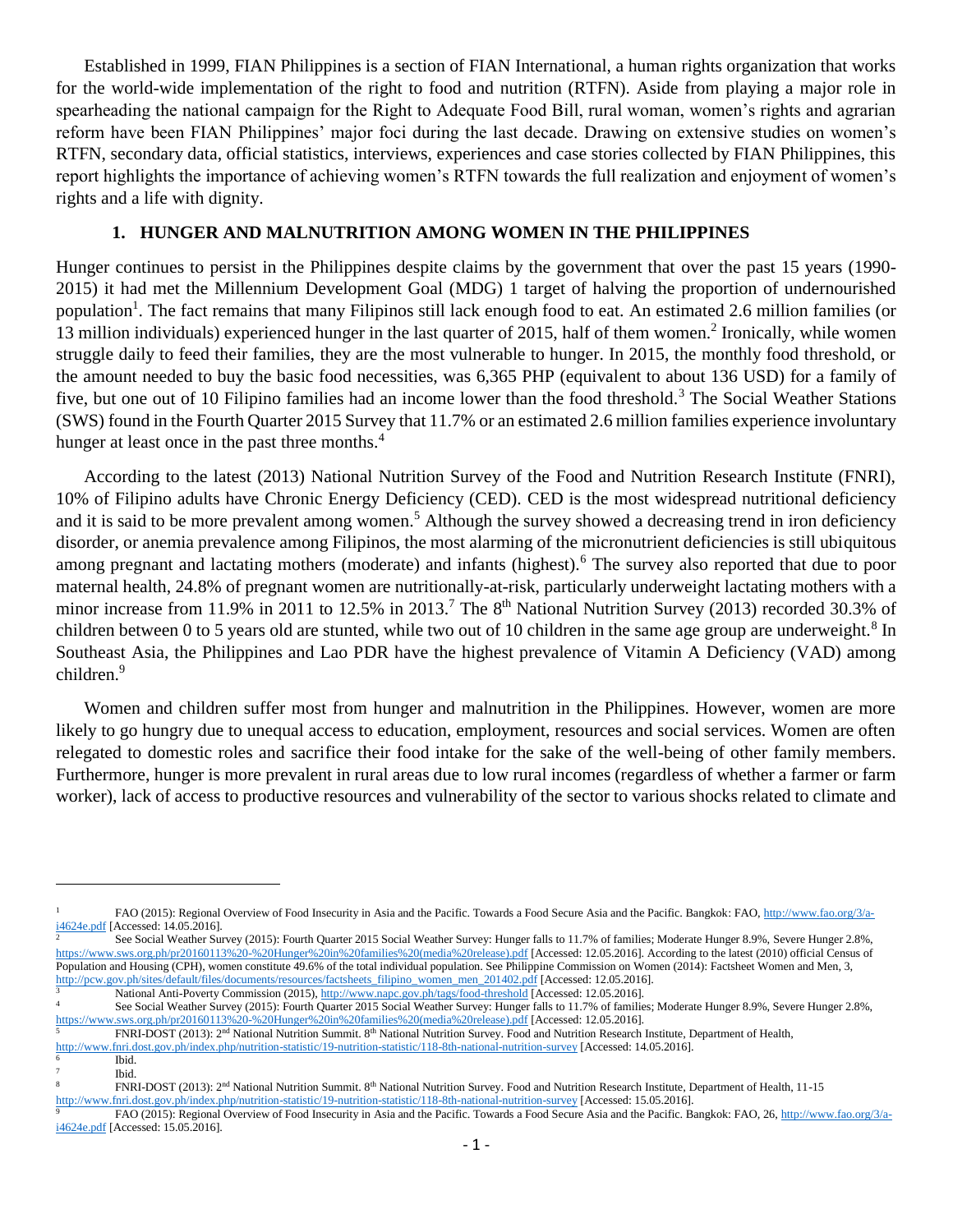diseases.<sup>10</sup> As women make up half of the rural population, poverty among women is increasing and their vulnerability to hunger and health risks rises. $^{11}$ 

# **2. LEGAL FRAMEWORK OF THE RIGHT TO FOOD AND NUTRITION (RTFN)**

The right to food and nutrition (hereafter RTFN) acknowledged in Article 24 and its accompanying General Recommendation 24, as well as in the General Recommendation 34 of the Convention on the Elimination of All forms of Discrimination against Women (CEDAW) is a basic human right of both men and women. This fundamental human right is also recognized in an array of several international human rights laws, as follows- Article 11 of the International Covenant on Economic, Social, and Cultural Rights (ICESCR), Article 12 of the CEDAW, as well as Article 24 of the Convention on the Rights of the Child (CRC). The Philippines is a state party to all these human rights instruments and is thus obliged under international law to respect, protect, and fulfill the RTFN of women in the Philippines.

The General Recommendation 34 on the Rights of Rural Women defines the RTFN in a holistic manner, in line with the Voluntary Guidelines to Support the Progressive Realization of the Right to Adequate Food in the Context of National Food Security (Paragraph 65) and within the framework of food sovereignty (Paragraph 64). The full realization of the RTFN within the framework of food sovereignty – as referred to in the General Recommendation 34 on the Rights of Rural Women – can only be achieved when the highest possible level of nutritional well-being is attained, when women's rights and their rights to sovereignty over natural resources, development and food are fully respected, and when indivisibility, interdependency, and interrelatedness of the RTFN and related human rights are ensured. It is a right to be able to feed oneself in dignity, to decide what to produce, when and how. Food must be available, adequate, accessible, and sustainable; it must be diversified, safe, contribute to balanced diets, based on local fresh produce which is agro-ecologically produced, and prepared according to cultural practices. Structural causes of hunger and malnutrition must be addressed throughout the entire food systems – from food production (access, control, management and ownership of land, seeds, forests, and water bodies), food processing, food distribution, to food consumption. Breastfeeding that is essential for the RTFN of infants and small children must equally be guaranteed. The RTFN is intrinsically linked to a number of other human rights, such as the human right to work, the human right to health, and the human right to land. The full implementation of the RTFN goes hand in hand with guaranteeing access and control over productive resources, living wages, social protection, and respect for human rights principles such as participation, accountability, non-discrimination, transparency, and human dignity.

While the RTFN is not explicitly recognized in the 1987 Constitution of the Philippines (hereafter Constitution), several provisions of the Constitution contribute to the realization of the RTF. Article III, Section 1, on the right to life implicitly recognize the RTFN, and Article XIII, Sections 4-6, which promotes agrarian reform<sup>12</sup> guarantees the land rights and access to resources of the peasants implicitly recognize the right to adequate food and nutrition. Currently, a right to food bill – which guarantees the RTFN of all Filipinos and aims to achieve zero-hunger in 10 years – is pending in Congress.<sup>13</sup> The Magna Carta of Women (MCW), or Republic Act 9710, enacted in 2009 explicitly guarantees women's right to food and the right to food production resources. It recognizes the contribution of women to food production and the importance of the active participation of women in ensuring food sustainability and sufficiency (Sec. 20).<sup>14</sup> The MCW further calls for equal status to be given to women and men – regardless of marital status – in land titling and in the issuance of stewardship contracts. It guarantees equal rights and access in availing support services as provided for in agrarian reform laws. It also guarantees related rights such as the women's

<sup>10</sup> FOCUS (2015): Right to Food and Food Sovereignty in the Philippines: What the Numbers Say, Briefing, 23 February[, http://focusweb.org/content/right-food-and](http://focusweb.org/content/right-food-and-food-security-philippines-what-numbers-say)[food-security-philippines-what-numbers-say](http://focusweb.org/content/right-food-and-food-security-philippines-what-numbers-say) [Accessed: 04.06.2016].

<sup>11</sup> See ADB (2013): Gender Equality and Food Security. Women's Empowerment as a Tool against Hunger. Mandaluyong City: Asian Development Bank, <http://www.fao.org/wairdocs/ar259e/ar259e.pdf> [Accessed: 03.06.2016].

<sup>&</sup>lt;sup>12</sup> The 1987 Constitution of the Republic of the Philippines,  $\frac{http://www.gov.ph/constitutions/1987-constitution/}{http://www.gov.ph/constitutions/1987-constitution/}{\text{Accessed: 11.05.2016}}$ .

Senate Bill 2137. An Act Providing a Framework for the Right to Adequate Food[, http://www.senate.gov.ph/lis/bill\\_res.aspx?congress=16&q=SBN-2137](http://www.senate.gov.ph/lis/bill_res.aspx?congress=16&q=SBN-2137) [Accessed: 15.05.2016].

<sup>1&</sup>lt;br>Republic Act No. 9710. An Act Providing for the Magna Carta of Women[, http://www.lawphil.net/statutes/repacts/ra2009/ra\\_9710\\_2009.html](http://www.lawphil.net/statutes/repacts/ra2009/ra_9710_2009.html) [Accessed: 15.05.2016].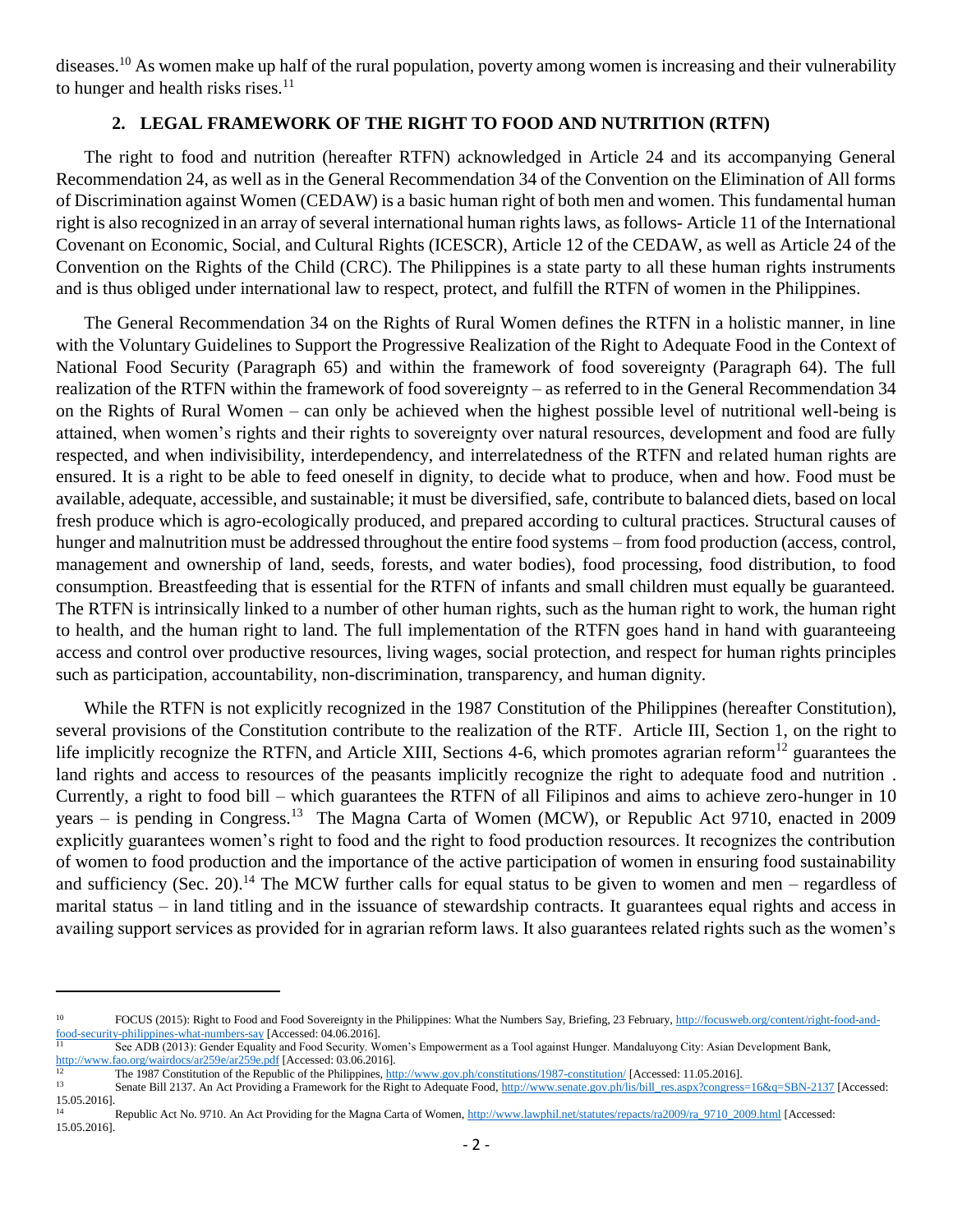right to health (Sec. 17), thereby ensuring comprehensive health services covering all stages of women's life cycle, as well as the right to decent work (Sec. 22).

# **3. SITUATION OF WOMEN IN THE PHILIPPINES IN THE CONTEXT OF THE RIGHT TO ADEQUATE FOOD AND NUTRITION**

# **3.1 CEDAW ARTICLE 11 – Right to Work**

The right to decent work and wages is fundamental for the realization of the RTFN and forms an inseparable and inherent part of human dignity. Women in the Philippines play an important role in ensuring food for their families. Any gender-based discrimination in relation to the right to work has considerable consequences on asserting women's rights in general, and their RTFN in particular.

# *3.1.1. Legal framework*

In the Philippines, the right to employment and livelihood is guaranteed through the ratification of a number of international conventions (e.g. ILO conventions on the Equal Remuneration [C100] and Discrimination [Employment and Occupation] C111).<sup>15</sup> The Constitution affirms equality between men and women<sup>16</sup> and the full assertion of the right to work for women is guaranteed in Sec. 22, the Right to Decent Work in the MCW, and the Act Instituting Policies for the Protection and Welfare of Domestic Workers 2013 (known as Batas Kasambahay). Batas Kasambahay safeguards the working conditions of household domestic workers, most of whom are women, and ensures they are paid at least the minimum wage.

Despite existence of the afore-mentioned gender-sensitive laws, operationalization through concrete actions that result in actual gender equality is yet to be seen.<sup>17</sup> In wage employment in the non-agricultural sector, despite women outnumbering men at the tertiary level<sup>18</sup>, women earn only 60% of what their male counterparts are paid and the employment rate for women  $(46.7%)^{19}$  is significantly lower than men. Gender discrimination is prevalent in many institutions as men are often still preferred for hiring, particularly for higher paying jobs. Apart from this, cultural and social pressures prevent educated women from prioritizing a professional career over the family.

# 3.1.2. Urban sector

 $\overline{a}$ 

Women also make up most of the urban informal sector<sup>20</sup>. In order to stretch the family income, women look for every possible means to earn and contribute to the nutritional well-being of their families. They work as sidewalk vendors, peddlers, sari-sari store operators, launderers/pressers, and domestic helpers, or workers in small-scale industries. These female workers are not accounted for in labor force statistics and are largely unrecognized, unprotected and underpaid.<sup>21</sup> Women in the informal sector are also at high risk in times of illness, disability, work injury, maternity, unemployment and old age. $^{22}$ 

<sup>&</sup>lt;sup>15</sup> See ILO (1951; 1958)[, http://www.ilo.org/dyn/normlex/en/f?p=NORMLEXPUB:11200:0::NO::P11200\\_COUNTRY\\_ID:102970](http://www.ilo.org/dyn/normlex/en/f?p=NORMLEXPUB:11200:0::NO::P11200_COUNTRY_ID:102970) [Accessed: 11.05.2016].<br><sup>16</sup> The 1087 Constitution of the Population of the Philippines http://www.gov.ph/c

<sup>&</sup>lt;sup>16</sup><br>
<sup>16</sup> The 1987 Constitution of the Republic of the Philippines, <u>http://www.gov.ph/constitutions/1987-constitution/</u> [Accessed: 11.05.2016].

See ADB (2013): Gender Equality in the Labor Market in the Philippines. Mandaluyong City: Asian Development Bank,

http://www.adb.org/sites/default/files/qubitication/31194/gender-equality-labor-market-philippines.pdf [Accessed: 17.05.2016].<br>18 Philippines Commiccion on Wewer (2014), Quide Title Title (2015). Philippine Commission on Women (2014): Statistics on Filipino women and men's labor and employment[, http://www.pcw.gov.ph/statistics/201405/statistics-filipino](http://www.pcw.gov.ph/statistics/201405/statistics-filipino-women-and-mens-labor-and-employment)[women-and-mens-labor-and-employment](http://www.pcw.gov.ph/statistics/201405/statistics-filipino-women-and-mens-labor-and-employment) [Accessed: 12.05.2016].

<sup>19</sup> ADB (2013): Gender Equality in the Labor Market in the Philippines. Mandaluyong City: Asian Development Bank, 9,

<http://www.adb.org/sites/default/files/publication/31194/gender-equality-labor-market-philippines.pdf> [Accessed: 17.05.2016].

The Philippine informal sector accounted for 61 percent of the country's Gross Domestic Product (GDP) in 2006, representing almost 4 billion PHP income: Philippine Commission on Women (2013): Magna Carta of Workers in the Informal Economy. Policy Brief, No. 1, August,

[http://pcw.gov.ph/sites/default/files/documents/laws/wpla/2013/October/webmaster/magna\\_carta\\_workers\\_informal\\_economy.pdf](http://pcw.gov.ph/sites/default/files/documents/laws/wpla/2013/October/webmaster/magna_carta_workers_informal_economy.pdf) [Accessed 03.06.2016]. <sup>21</sup> Miclat-Teves, Aurea G. (2011): Introduction: Overview of the Philippine Women's Movement. In: Voices of Women on the Right to Adequate Food in the

Philippines. Quezon City: FIAN Philippines, 9.

<sup>22</sup> See Philippine Commission on Women (2013): Magna Carta of Workers in the Informal Economy. Policy Brief, No. 1, August,

[http://pcw.gov.ph/sites/default/files/documents/laws/wpla/2013/October/webmaster/magna\\_carta\\_workers\\_informal\\_economy.pdf](http://pcw.gov.ph/sites/default/files/documents/laws/wpla/2013/October/webmaster/magna_carta_workers_informal_economy.pdf) [Accessed 03.06.2016].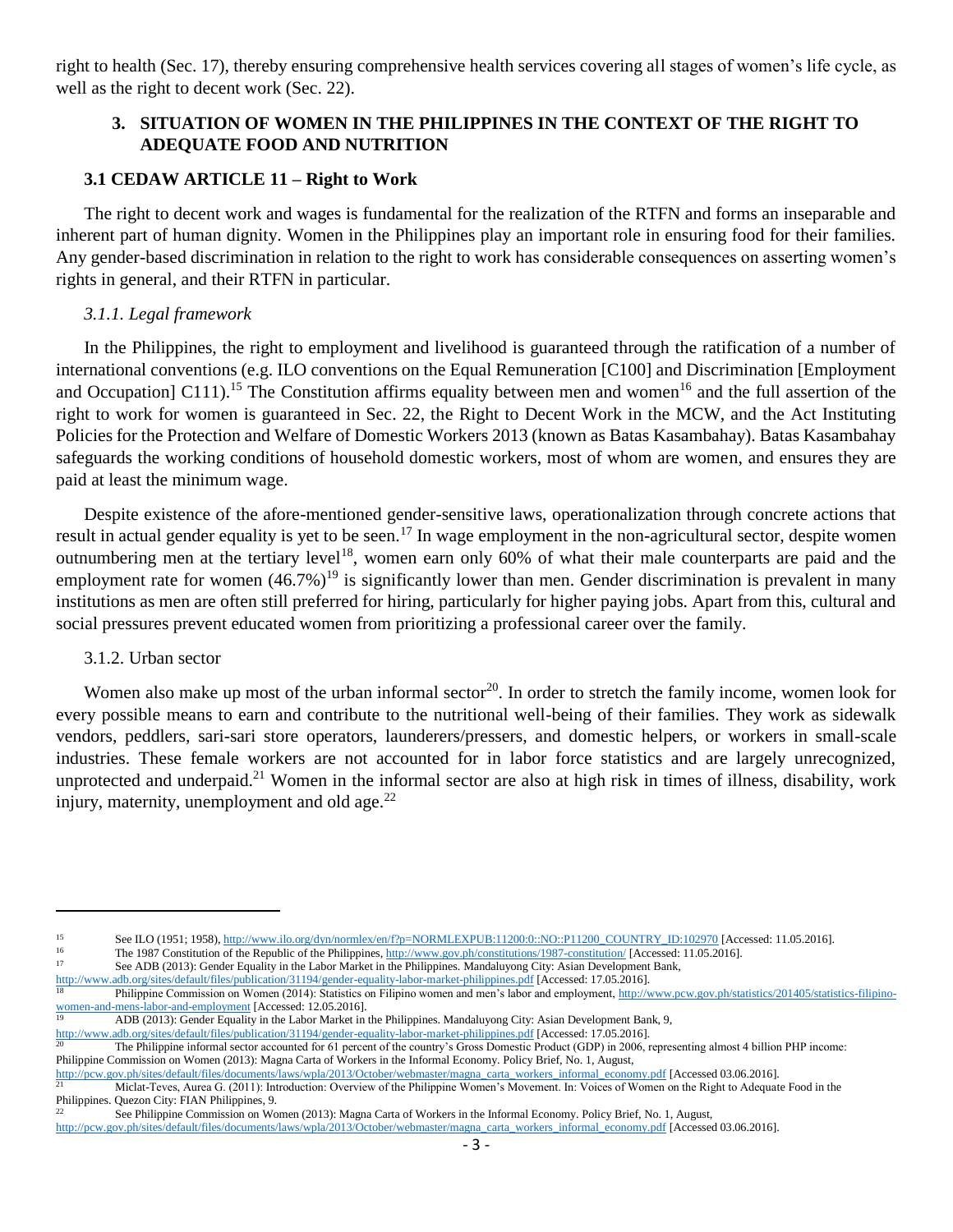#### **CASE STUDY I**

#### **Urban Poor Women's Access to Livelihoods and their Right to Food and Nutrition: The case of women in North Bay Boulevard South in the City of Navotas<sup>23</sup>**

Having adequate income to sustain the families' well-being and ensure their RTFN are prerequisites for many urban poor families, also for women. Navotas is a highly urbanized city in Metro Manila. It is also home to many informal settlers, most of whom reside near the Navotas fish port, which provides their primary source of daily income. Women and girls of the surrounding communities, particularly in North Bay, are mostly wives and children of fish port workers or "batilyos". A batilyo is a seasonal worker who usually earns about PHP100 to 300 (equivalent to about USD 2.15 to 6.45) for six hours of work at the fish port. If there are no fish landings, batilyos have no work and receive no pay. The income of the batilyos is too meagre to cover the families' food requirements, children's education and other basic needs.

Most of the women are plain housewives. In order to support and contribute to their family's income, some engage in a variety of livelihood activities, such as maintaining neighborhood variety stores, working as ambulant vendors at the fish port, part-time worker at local sardine factories or hire themselves out as household helpers or baby sitters at the adjacent barangay or well-off families within the barangay. However, their work only provides irregular income with daily or weekly wages. In sardine factories, for example, the average wage of women is PHP 400 (USD 8) a day, depending on the amount of fish available. This is below the national wage for workers in the non-agricultural sector in Metro Manila (National Capital Region).<sup>24</sup>

Aside from engaging in irregular jobs, women also need to attend to unpaid reproductive work. Women carry a heavier burden and oftentimes work night shifts at the port or at sardine factories and take care of the household and children during the day. The absence of child care services as well as the lack of access to education, training and credit limits the job opportunities for women. Most of the women in the community only finished secondary education.

During lean months, men look for alternative jobs. If they are unable to do so, it is usually the women who become responsible for the family's survival. This affects food consumption. Instead of three meals a day, they are compelled to eat only once or twice a day. In the worst situations, some wives resort to occasional prostitution just to earn money to provide for their families' needs, mostly food. Lack of adequate income results in lack of food for women because they often reduce their food intake in favor of other family members. This affects their mental and physical health, and undermines their RTFN. Moreover, several incidents of domestic violence have been reported against women due to poverty and connected emotional frustration of men.

# *3.1.3. Agricultural sector*

In the agricultural sector, although it is the second largest sector which employs around one third of women (28, 16 %), women have been historically underrepresented; they are underrepresented among wage and salary workers, but overrepresented in the unpaid family worker category. Even among paid workers, women earn less than men.<sup>25</sup> Women are more often responsible for subsistence crops and lack access to cash crops, leading to lower income. Also, only a few female farmers have access to high-quality inputs, credit, or information on farming techniques and markets. In addition, women in the Philippines – both urban and rural – have primary responsibility for household and child care – unpaid domestic labor – which has a higher total work burden when compared to men.<sup>26</sup> This arrangement constrains women's participation in paid work. Isolating women to domestic roles not only compromises their economic independence, but also their autonomy over deciding for their lives – decisions such as what to eat and when, and when to have children and how many. High fertility rates also push the higher demand for women's unpaid labor, particularly due to poor provision concerning child care services. According to the Philippines Commission on Women, over half of unpaid family members (account for 2.4 million) were women in 2014.<sup>27</sup>

<sup>23</sup> Briola, Catherine A. (2011): Case Study III: Urban Poor Women and the Right to Adequate Food. In: Voices of Women on the Right to Adequate Food in the Philippines. Quezon City: FIAN Philippines, 38-49.

<sup>24</sup> Tubadeza, Kathryn Mae; Rosero, Earl Victor (2015): New Metro Manila P481 minimum pay far from P1,088 family living wage – IBON Foundation. In: GMA News Online, March 19, http://www.gmanetwork.com/news/story/455590/money/new-metro-manila-p481-minimum-pay-far-from-p1-088-family-living-wage-ibon-

foundation#sthash.ji3h9qN6.dpuf [Accessed: 01.06.2016].

Valientes, R. M. (2007): Sectoral and occupational sex segregation in the Philippine labor market 2001-2005. In: Journal of Global Business & Trade, 3:2, 101 – 134. Women spend 84% of their total household time on child care. See ADB (2013): Gender Equality in the Labor Market in the Philippines. Mandaluyong City: Asian Development Bank[, http://www.adb.org/sites/default/files/publication/31194/gender-equality-labor-market-philippines.pdf](http://www.adb.org/sites/default/files/publication/31194/gender-equality-labor-market-philippines.pdf) p. 11[Accessed: 17.05.2016].

Ibid.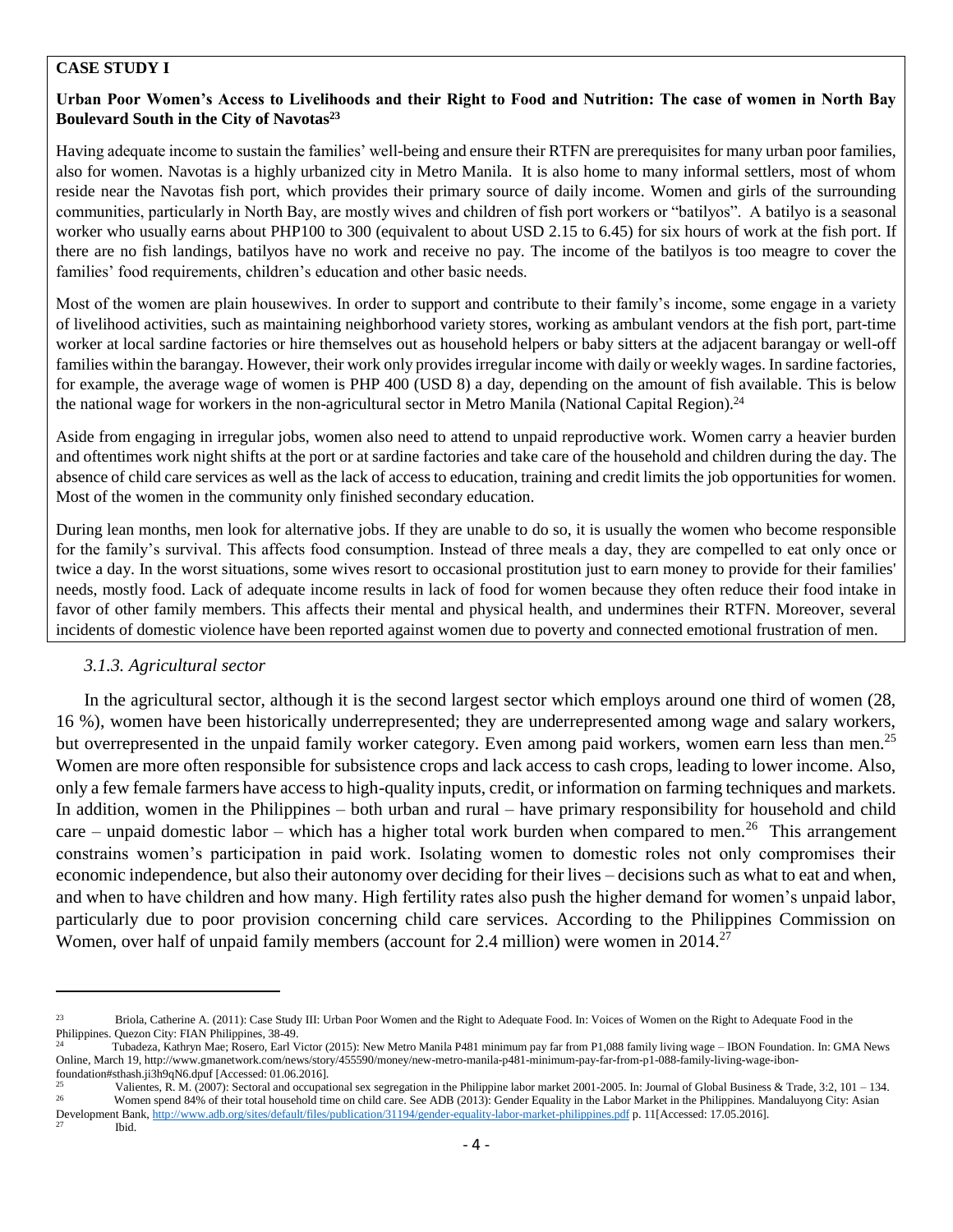Overall, women in the Philippines are subject to less paid work or unpaid domestic work; their work is often unprotected and women carry the additional burden of household and child care. In addition, they are exposed to pervasive discrimination which includes lack of social protection simply due to less access and opportunities to take on formal wage employment.<sup>28</sup>

# **3.2 CEDAW ARTICLE 12 – Access to Health Care and Nutrition**

The right to health is intrinsically linked to RTFN. The right to health is not only confined to access to adequate and affordable health care, but to a wide range of socioeconomic factors that promote conditions for people to lead a healthy life. This extends to the underlying determinants of health, such as food and nutrition, housing, access to safe and potable water, adequate sanitation, safe and healthy working conditions, and a healthy environment. These determinants are as essential to the realization of the RTFN as nutrition. Women who suffer unequal access to basic health facilities and reproductive health services are often also those who are deprived of nutritious diets, denied clean drinking water and sanitation, and also face deplorable living and working conditions.

#### *3.2.1. Legal framework*

Several provisions of the Constitution (e.g. Article II/Section 15 and Article XIII/Sections 11 to 14) guarantee the right to health and the welfare of women. The National Objectives for Health (2011-2016) set all the health program goals toward the achievement of universal health care ("Kalusugan Pangkalahatan"- KP) and Reproductive Health and Responsible Parenthood Act (RPRH Law) enacted in 2013 integrates sexual and reproductive health and rights education in the primary and secondary school curricula, as well as in courses offered in higher educational institutions.<sup>29</sup> Despite such efforts, a holistic understanding of the intrinsic links between health, nutrition, food, socioeconomic status and gender is missing. This situation will impact upon the RTFN of women in the Philippines.

#### *3.2.2. Access to health care*

Access to modern health care is denied to many rural women and Indigenous Peoples (IP) living in remote areas due to lack of available health personnel, services and facilities, lack of financial means to pay for treatment and transportation to health centers, and also due to prevailing social norms and patriarchal attitudes<sup>30</sup>. These health centers are more easily found in urban than rural areas and often expensive as they are private<sup>31</sup>, forcing people to rely on local or traditional healers, thereby exposing mothers and children to increased infant and maternal health risks. In general, IPs have high infant and maternal mortality rates, for example, the Aetas of Mount Pinatubo and the Lumads of Mindanao. $32$ 

# *3.2.3. Access to sexual and reproductive health*

An additional concern that impacts women's rights and their RTFN relates to abortion. The National Demographic and Health Survey (NDHS) reports that 25% of Filipino women start to engage in sex before 18. Lack of access to comprehensive sex education and contraceptive supplies increases the risk of unintended teen pregnancy. This situation exacerbates the already precarious situation of these pregnant women as the young women's growing bodies compete with their fetus' development with dire results for both. About 2 million Filipino girls and women had unintended pregnancy in 2008.<sup>33</sup> This was primarily due to women's limited access to reproductive health services, supported by the strong opposition of various powerful segments of Filipino society, in particular, the Catholic Church.

 $\frac{28}{29}$  Ibid.

<sup>29</sup> CEDAW (2016): List of issues and questions in relation to the combined seventh and eighth periodic reports of the Philippines, 16,

[http://tbinternet.ohchr.org/\\_layouts/treatybodyexternal/SessionDetails1.aspx?SessionID=1019&Lang=en](http://tbinternet.ohchr.org/_layouts/treatybodyexternal/SessionDetails1.aspx?SessionID=1019&Lang=en) [Accessed 13.05.2016].

CEDAW (2016): General recommendation No. 34 on the rights of rural women, 10,

http://tbinternet.ohchr.org/Treaties/CEDAW/Shared%20Documents/1\_Global/INT\_CEDAW\_GeC\_7933\_E.pdf [Accessed: 17.05.2016].<br>31 Cariño Ioji (2005): Indiananus Pacales, Hymna, Bickes and Paugent: In: Indiananus Pacaustines N. 20

<sup>&</sup>lt;sup>31</sup> Cariño, Joji (2005): Indigenous Peoples, Human Rights and Poverty. In: Indigenous Perspectives, No. 3:1, 36-39.<br><sup>32</sup> Cariño, Joaqualina K. (2012): Country Technical Nets of Indigenous Peoples' Jesues, Penublic of the Cariño, Jacqueline K (2012): Country Technical Note of Indigenous Peoples' Issues. Republic of the Philippines. IFAD/AIPP, 8,

<https://www.ifad.org/documents/10180/0c348367-f9e9-42ec-89e9-3ddbea5a14ac> [Accessed: 15.05.2016].<br>33 Hussain Rubina: Finer J aurence B (2013): Universided Decenses and Abertice in the New

Hussain, Rubina; Finer, Lawrence B. (2013): Unintended Pregnancy and Abortion in the Philippines: context and consequences, In Brief, No.3. New York: Guttmacher Institute, http://www. guttmacher.org/pubs/IB-unintendedpregnancy-philippines.pdf [Accessed: 12.05.2016].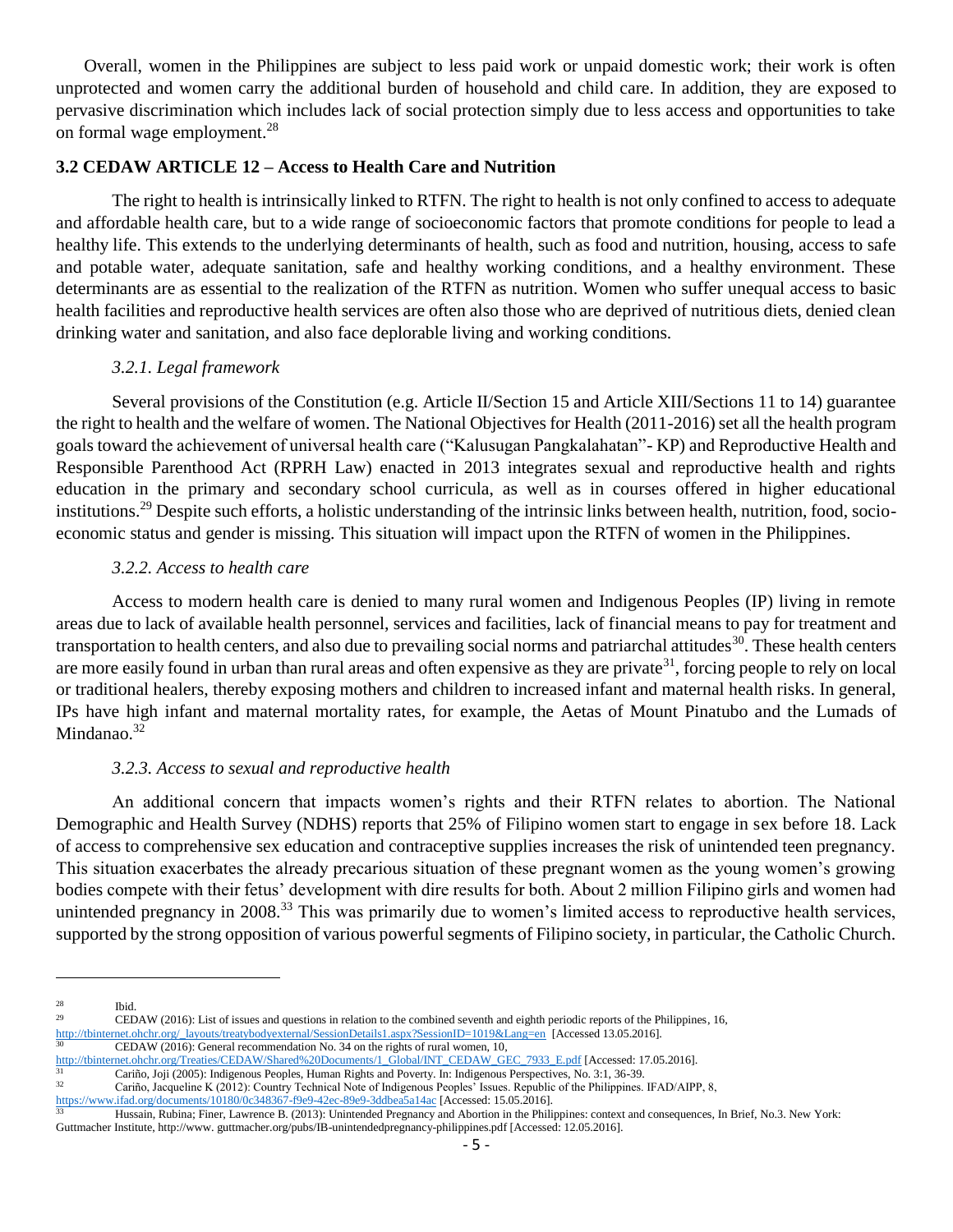Although contraception is legal in the Philippines, the state's support to make modern contraceptives accessible to women is weak, leading to illegal abortions which are often performed in unsanitary conditions and using outdated techniques.<sup>34</sup> As a result, women undergo unsafe abortions, putting their health and lives at high risk. Around 1,000 women and girls die from illegal abortion complications, contributing to the national high maternal mortality ratio, while annually tens of thousands of women are hospitalized for complications from unsafe abortion.<sup>35</sup> Unsafe abortions do not only incur significant direct costs to women and girls. During recovery, women and girls are unable to attend school, sustain their livelihood, and care for their families, impairing their and their families' ability to feed themselves.

#### *3.2.4. Malnutrition among pregnant women*

In 2013, the FNRI reported that one out of four pregnant women  $(24.8%)$  was nutritionally at risk<sup>36</sup>. This has an implication on mothers as well as the fetus since many determinants of fetal growth are set before conception. The poor nutritional state of a woman at the start of her pregnancy diminishes her ability to meet the demands of her fetus and her baby because of inadequate dietary intake and nutrient reserves. Since malnourished mothers have little reserves in storage, they are not able to supply a range of nutrients necessary for fetus. While the importance of maternal health has gained more attention, women are often prevented from accessing health care not only due to the lack of information and their distance from heath facilities, but also because of social norms and patriarchal practices.

# **CASE STUDY II**

l

### **Indigenous Women's Access to Health and Nutrition and their Right to Food and Nutrition: The case of Aeta Women of Belbel, Eastern Barangay, Botolan, Zambales**

Belbel, Eastern Barangay, is a remote Indigenous Peoples' community with about 55 households. Aside from attending to household chores and taking care of the family, women help their husbands harvest crops for sustenance. Sometimes traders buy their products at very low prices, for example PHP 50 (USD 1.08) for one sack (around 30 pieces) of banana blossoms ("puso ng saging"). Often, they walk for eight hours from Belbel to the neighboring town of Botolan where they can sell their products, like banana blossoms, at a higher price – PHP 10 to 15 (USD 0.22 to 0.32) per kilo and PHP 10 (USD 0.22) per kilo of sweet potato. For transportation, they pay PHP 150 (USD 3.24) per sack to bring their produce to town on "kariton" (water buffalo led carriage).

Aside from the economic burden, women are especially affected by health problems. There is no health center available, so pregnant women cannot regularly avail of pre- and post-natal check-ups unless they go to the town center or when there are medical missions by civic groups. Children do not get regular immunization, resulting in a high rate of child mortality. For treatment of common illnesses they often rely on traditional healers and herbal medicines. Illiteracy and lack of awareness and information about family planning and contraceptives are the reasons why there is a high fertility rate, with families having 5 to 10 children. Moreover, women have a weak voice in decision-making concerning reproductive health, and men often decides on the use of contraceptives. Limited food supply, especially for a big family, leaves women hungry. In most cases, men eat first, then then children, and the women last, oftentimes only the very small amount of whatever that is left.

Lack of access to adequate health care, compounded by gender discrimination, lack of adequate income and high fertility rate and the related burden of time indigenous women spend for production, leave the Aeta women suffering from malnutrition.

# **3.3 CEDAW ARTICLE 14 – Access to Productive Resources (Rural Women)**

Rural women who account for around 60% of total female population in the Philippines play a vital role in securing their own and their families' food and nutritional well-being. For the rural population and Indigenous Peoples, fulfillment of their RTFN (both physical and economic access) depends essentially on their access to and control over

<sup>34</sup> Abortion is illegal in the Philippines and is a criminal offense punishable up to 6 years in prison for doctors and midwives who perform abortions.<br><sup>35</sup> Happen Bushine: Fines J eurones B. (2013): Unistended Pregnancy a

Hussain, Rubina; Finer, Lawrence B. (2013): Unintended Pregnancy and Abortion in the Philippines: context and consequences, In Brief, No.3. New York: Guttmacher Institute, http://www. guttmacher.org/pubs/IB-unintendedpregnancy-philippines.pdf [Accessed: 12.05.2016].

FNRI-DOST (2013): 2<sup>nd</sup> National Nutrition Summit. 8<sup>th</sup> National Nutrition Survey. Food and Nutrition Research Institute, Department of Health, 5, <http://www.fnri.dost.gov.ph/index.php/nutrition-statistic/19-nutrition-statistic/118-8th-national-nutrition-survey> [Accessed: 15.05.2016].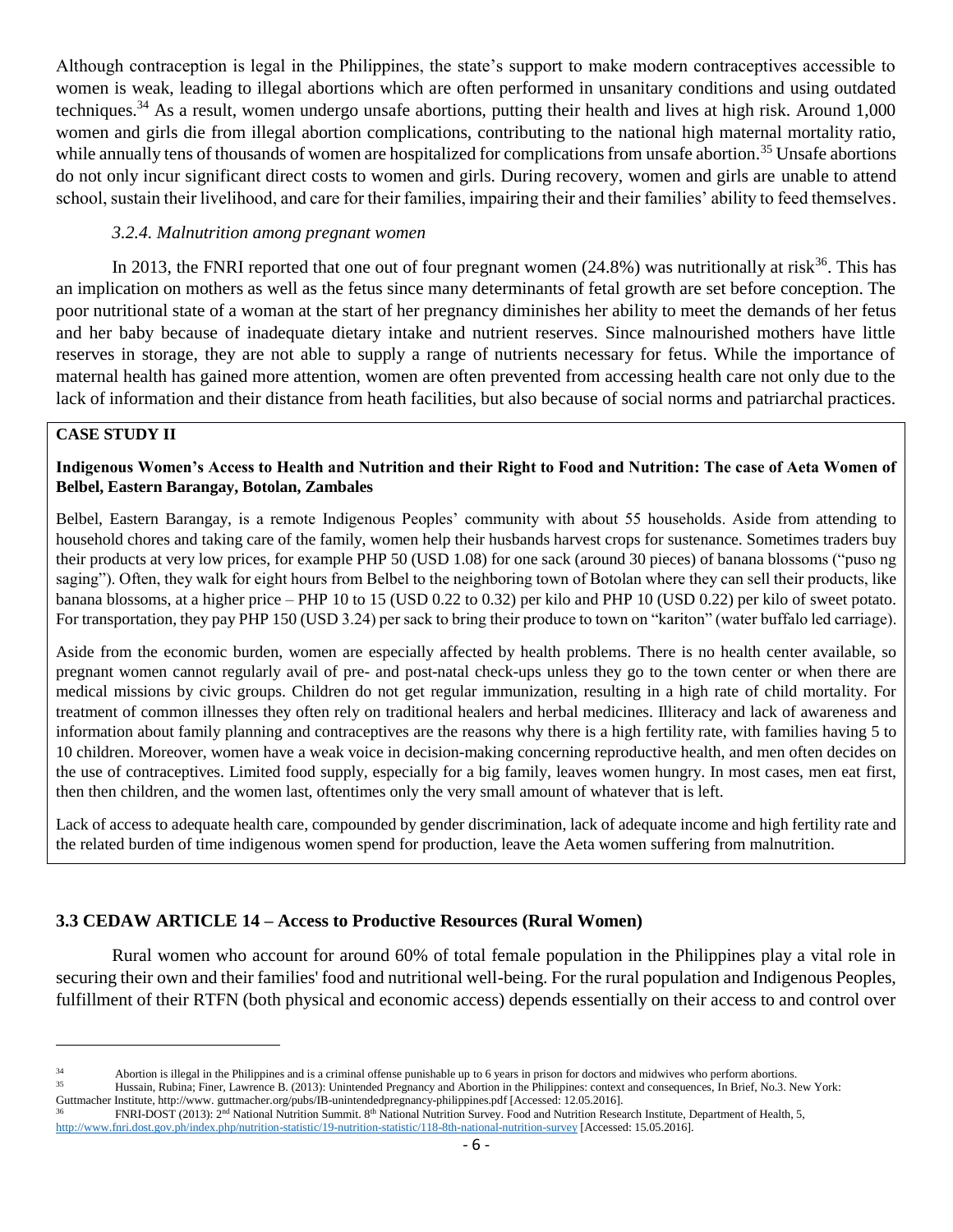natural resources such as land, water, forests, pasture, and fish ponds. It should also be highlighted that the right of rural women to decent work as well as their right to social protection are equally crucial in the fulfillment of their human rights, especially in light of their RTFN and therefore must be guaranteed. These rights are emphasized in General Recommendation 34 (for ex. paragraphs 50 and 52 (d, e, f, h)), which call on state parties to fully incorporate the right to decent working conditions, to guarantee equal pay for equal work, to protect occupational health and safety of rural women, and to provide social security to women as well as child care.

#### *3.3.1. Legal framework*

Several acts and laws guarantee equal rights of women and men in land ownership, land transactions, equal rights to legally married and common law spouses, and gender-sensitive alternative dispute resolution mechanism. These are the Constitution<sup>37</sup>, the MCW<sup>38</sup> and the Comprehensive Agrarian Reform Law/Program (CARL/CARP of 1988) and CARP Extension with Reforms (CARPER of 2009).<sup>39</sup> CARP promotes equal opportunities for women and men to become agrarian reform beneficiaries (ARB) and guarantee equal right to ownership of land, and equal share of the farm's produce to all qualified women members of the agricultural labor force.<sup>40</sup> In addition, for married and common law spouses, Certificate of Land Ownership Award (CLOA) and Emancipation Patent (EP) are placed in the names of both spouses.<sup>41</sup> Also, gender bias that discriminated woman in land rights was virtually removed by the enactment of the Department of Environment and Natural Resources (DENR) Administrative Order 2002-13, ending the previous law which allowed women to apply for a homestead patent only if her husband passed away, or has suffered from disease or mental illness, or was imprisoned. The Indigenous Peoples Rights Act of 1997 (IPRA) – although not fully elaborated – also specifically mentions women's land rights.

CEDAW's General Recommendation 34 on the Rights of Rural Women explicitly recognizes "rural women's rights to land, natural resources, including water, seeds, forestry, as well as fisheries, as fundamental human rights" (paragraph 56) and calls on State parties to ensure that "disadvantaged and marginalized groups of rural women (…) are protected from intersecting forms of discrimination and have access to education, employment, water and sanitation, health care, etc.  $(...)$ " (paragraph 15). Similarly, paragraph 59 also calls on state parties to protect rural women's rights to natural resources under customary institutions and more explicitly, to ensure indigenous women's equal access.

#### *3.3.2. Access to natural resources*

 $\overline{a}$ 

Notwithstanding these statues, rural women are still discriminated against and denied access to natural resources essential for guaranteeing their RTFN. The national agrarian reform program (CARP – later CARPER) has been male-biased<sup>42</sup>, making men the primary owners of land. In fact, many argue that the CARP itself disadvantaged women as they are mostly seasonal farm workers and are hence ranked third in the prioritization for land distribution.<sup>43</sup> Statistics on agrarian reform implementation show that rural women in the Philippines own less land in their own name than men. Figures from the Department of Agrarian Reform (DAR) in 2012 show that out of a total 2.3 million agrarian

CEDAW (2016): General recommendation No. 34 on the rights of rural women, 20,

<sup>&</sup>lt;sup>37</sup> The Philippine Constitution recognizes fundamental equality before the law of women and men. Furthermore, it does not explicitly recognize the right to food but may be inferred from Section 9, Article II in relation to Section 1, Article XII, which mandates policies focused on improving the quality of life for all: see the 1987 Constitution of the Republic of the Philippines[, http://www.gov.ph/constitutions/1987-constitution/](http://www.gov.ph/constitutions/1987-constitution/) [Accessed: 11.05.2016].

The MCW promotes equal status of women and men, whether married or not, in land titling and their equal rights to use and manage land, water and other natural resources, in particular in Chapter V, Section 20: See Republic Act No. 9710. An Act Providing for the Magna Carta of Women,

[http://www.lawphil.net/statutes/repacts/ra2009/ra\\_9710\\_2009.html](http://www.lawphil.net/statutes/repacts/ra2009/ra_9710_2009.html) [Accessed: 15.05.2016]. <sup>39</sup> Key related provisions include: RA 6657, Chapter X, Section 40; RA 9700, Section 1, amending Section 2 of RA 6657; RA 9700, Section 2 amending Section 3 of RA 6657; RA 9700, SEC. 37-A; RA 9700 Section 17, amending Section 41 of RA 6657: See Republic Act No. 6657[, http://www.dar.gov.ph/ra-6657-what-is-carp-comprehensive](http://www.dar.gov.ph/ra-6657-what-is-carp-comprehensive-agrarian-reform-program)[agrarian-reform-program](http://www.dar.gov.ph/ra-6657-what-is-carp-comprehensive-agrarian-reform-program) [Accessed: 16.05.2016]; see Republic Act No. 9700[, http://www.dar.gov.ph/ra-9700-carper-comprehensive-agrarian-reform-program-extension](http://www.dar.gov.ph/ra-9700-carper-comprehensive-agrarian-reform-program-extension) [Accessed: 16.05.2016].

<sup>40</sup> See Republic Act No. 6657[, http://www.dar.gov.ph/ra-6657-what-is-carp-comprehensive-agrarian-reform-program](http://www.dar.gov.ph/ra-6657-what-is-carp-comprehensive-agrarian-reform-program) [Accessed: 16.05.2016]

DAO 01, Series of 2011: See ADB (2013): RETA 6143: Technical Assistance for Promoting Gender Equality and Women Empowerment, Consultant's Report, 18-19, <http://www.adb.org/sites/default/files/project-document/153354/37402-012-tacr-24.pdf> [Accessed: 13.05.2016].

[http://tbinternet.ohchr.org/Treaties/CEDAW/Shared%20Documents/1\\_Global/INT\\_CEDAW\\_GEC\\_7933\\_E.pdf](http://tbinternet.ohchr.org/Treaties/CEDAW/Shared%20Documents/1_Global/INT_CEDAW_GEC_7933_E.pdf) [Accessed: 17.05.2016].

USAID (2011): USAID Country Profile. Property Rights and Resource Governance. Philippines,  $\overline{7}$ [, http://www.usaidlandtenure.net/sites/default/files/country](http://www.usaidlandtenure.net/sites/default/files/country-profiles/full-reports/USAID_Land_Tenure_Philippines_Profile.pdf)[profiles/full-reports/USAID\\_Land\\_Tenure\\_Philippines\\_Profile.pdf](http://www.usaidlandtenure.net/sites/default/files/country-profiles/full-reports/USAID_Land_Tenure_Philippines_Profile.pdf) [Accessed: 17.05.2016].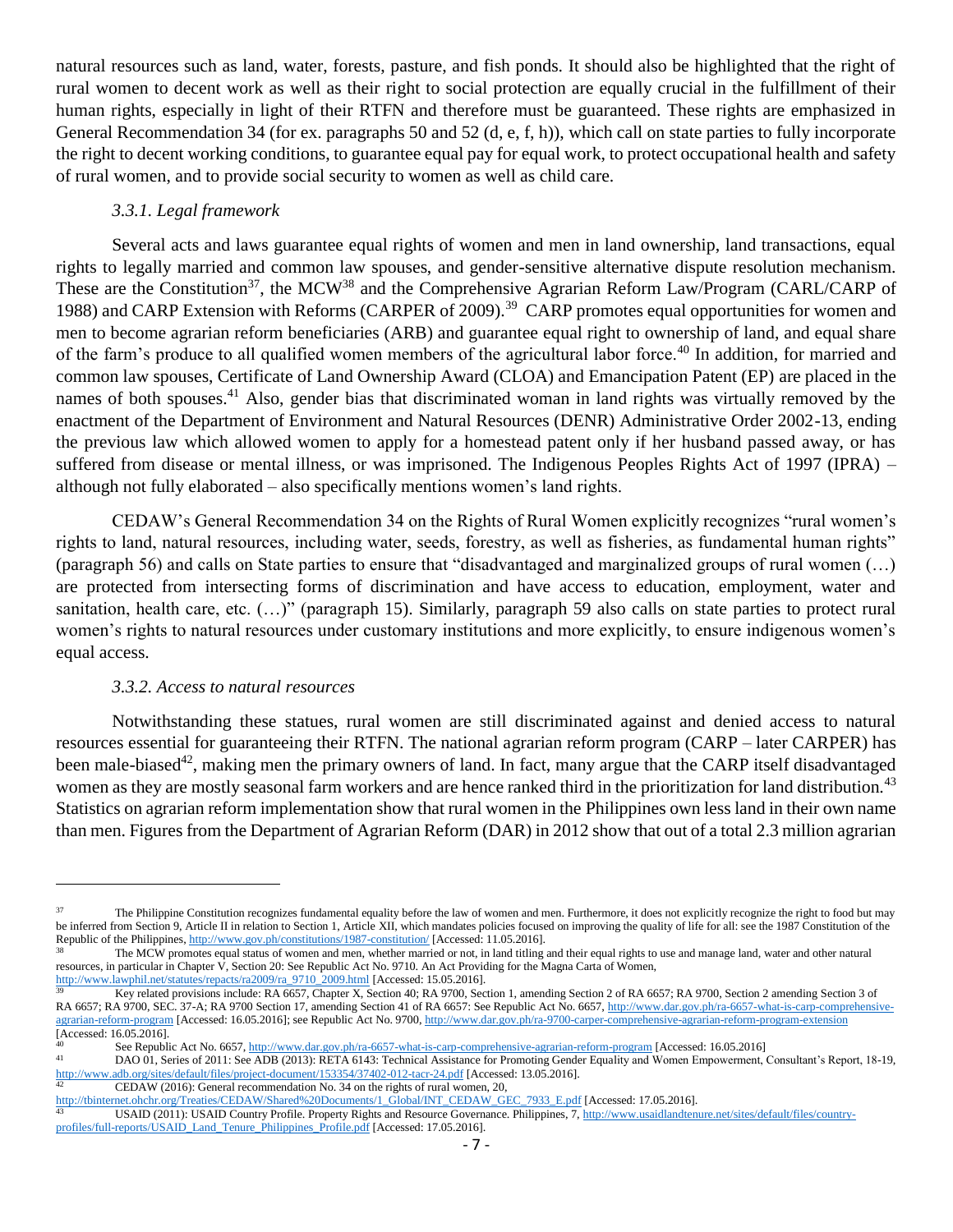reform beneficiaries (ARBs), only 29% are women.<sup>44</sup> In 2013, the DAR counted 622,674 female holders of land certificates (CLOA) which is far below the number of male  $(1,281,125)$  CLOA holders.<sup>45</sup> The 2013 figure for female CLOA holders increased by only 2% from 2010<sup>46</sup>. As a result, gender-related policies of the DAR find only limited implementation on the ground.

Denial of access to land can have an implication on the RTFN of women and their families since access to land can help women diversify their families' means of livelihood. They can use their land to cultivate home gardens, raise livestock or use it for income-generating activities. Placing productive assets such as land under the control of women can contribute substantially to the realization of the RTFN, especially because women in poor households tend to spend most of their earnings on basic household needs while men spend a significant amount of their earnings for personal purposes<sup>47</sup>. There is clear link between poverty among rural women and the failure of the CARP/CARPER to deliver on its gender provisions in the Philippines. For the IPs, situation seems to be more complicated due to persistent problem of non-issuance of ancestral domain claims and the tedious process of securing the Certificate of Ancestral Domain Claims/Titles (CADC/Ts.), disadvantaging many indigenous and tribal groups, especially their women.<sup>48</sup>

#### *3.3.3. Access to extension services*

Additional gender-specific constraints in agriculture include less access to agriculture extension training and services, and credits. As emphasized in Article 14, paragraph 2 (d) of the CEDAW, these support services are crucial for farmers to be able to cultivate their land. The awarding of a land title alone may guarantee access to land but does not ensure that the farmers can make full use of the land. Discrimination against women in accessing support services emphasizes the small importance that is given to women's role in agriculture. Also, most agricultural policies and plans do not address the situation of women in the sector, despite several references to gender-related issues in a number of plans and strategies.<sup>49</sup>

# *3.3.4. Discrimination in relation to other pertinent rights of rural women*

Furthermore, as already briefly mentioned above, rural women face discriminatory barriers in relation to their right to work, as their wages as rural workers are lower compared to men; or they are not paid at all since they are considered family workers; or they have less access to agricultural extension services as well as social protection/security programs such as health and child care. These discriminatory practices influence rural women's ability to feed themselves and their families.

Under the CARP, fewer female farmers received land titles than the male farmers, and their key role in securing their families' food intake is often overlooked. Rural women are disadvantaged by discriminatory stereotypes and related practices which prevent them from taking control over land, water and natural resources<sup>50</sup>. Equal access to agricultural support services and access to health care is often denied to rural women. They are also victims of nonequal pay as rural agricultural workers. Policies and initiatives are not always gender-responsive and rural women do not benefit from the enabled legal frameworks.<sup>51</sup> In addition to securing access to natural resources, legal security of

 $\overline{\phantom{a}}$ 

<sup>44</sup> Corral, Violeta P. (2015): Analysis of Land Tools in the Philippines Using Gender Evaluation Criteria (GEC)[, http://asianfarmers.org/wp](http://asianfarmers.org/wp-content/uploads/2015/06/Corral_289-mar2015.pdf)[content/uploads/2015/06/Corral\\_289-mar2015.pdf](http://asianfarmers.org/wp-content/uploads/2015/06/Corral_289-mar2015.pdf) [Accessed: 03.06.2016].

<sup>&</sup>lt;sup>45</sup> Philippine Statistics Authority (2016): Fact Sheet on Women and Men in the Philippines,  $\frac{http://www.census.gov.php/gender-stat}{}$  [Accessed: 13.05.2016]. See CEDAW (2016): List of issues and questions in relation to the combined seventh and eighth periodic reports of the Philippines, 25,

[http://tbinternet.ohchr.org/\\_layouts/treatybodyexternal/SessionDetails1.aspx?SessionID=1019&Lang=en](http://tbinternet.ohchr.org/_layouts/treatybodyexternal/SessionDetails1.aspx?SessionID=1019&Lang=en) [Accessed 13.05.2016].<br>47 Iude I Fernando (2006 Jed.): Microfinance Perils and prosects Putlodge Studies in Davelopment Fe

<sup>47</sup> Jude L. Fernando (2006 [ed.]): Microfinance. Perils and prosects. Rutledge Studies in Development Economics. London/New York: Routledge.<br>48 January C. Arayala, A. Naungayan, M. (2015): Waman's land rights in Asia, 70, 8 Liamzone, C.; Arevalo, A; Naungayan, M. (2015): Women's land rights in Asia, 79-87[, http://www.angoc.org/wp-content/uploads/2016/01/Lok-Niti-Women.pdf](http://www.angoc.org/wp-content/uploads/2016/01/Lok-Niti-Women.pdf)

<sup>[</sup>Accessed: 16.05.2016].

 $\frac{49}{50}$  Ibid, xii.

CEDAW (2016): General recommendation No. 34 on the rights of rural women, 7,

[http://tbinternet.ohchr.org/Treaties/CEDAW/Shared%20Documents/1\\_Global/INT\\_CEDAW\\_GEC\\_7933\\_E.pdf](http://tbinternet.ohchr.org/Treaties/CEDAW/Shared%20Documents/1_Global/INT_CEDAW_GEC_7933_E.pdf) [Accessed: 17.05.2016].

Ibid.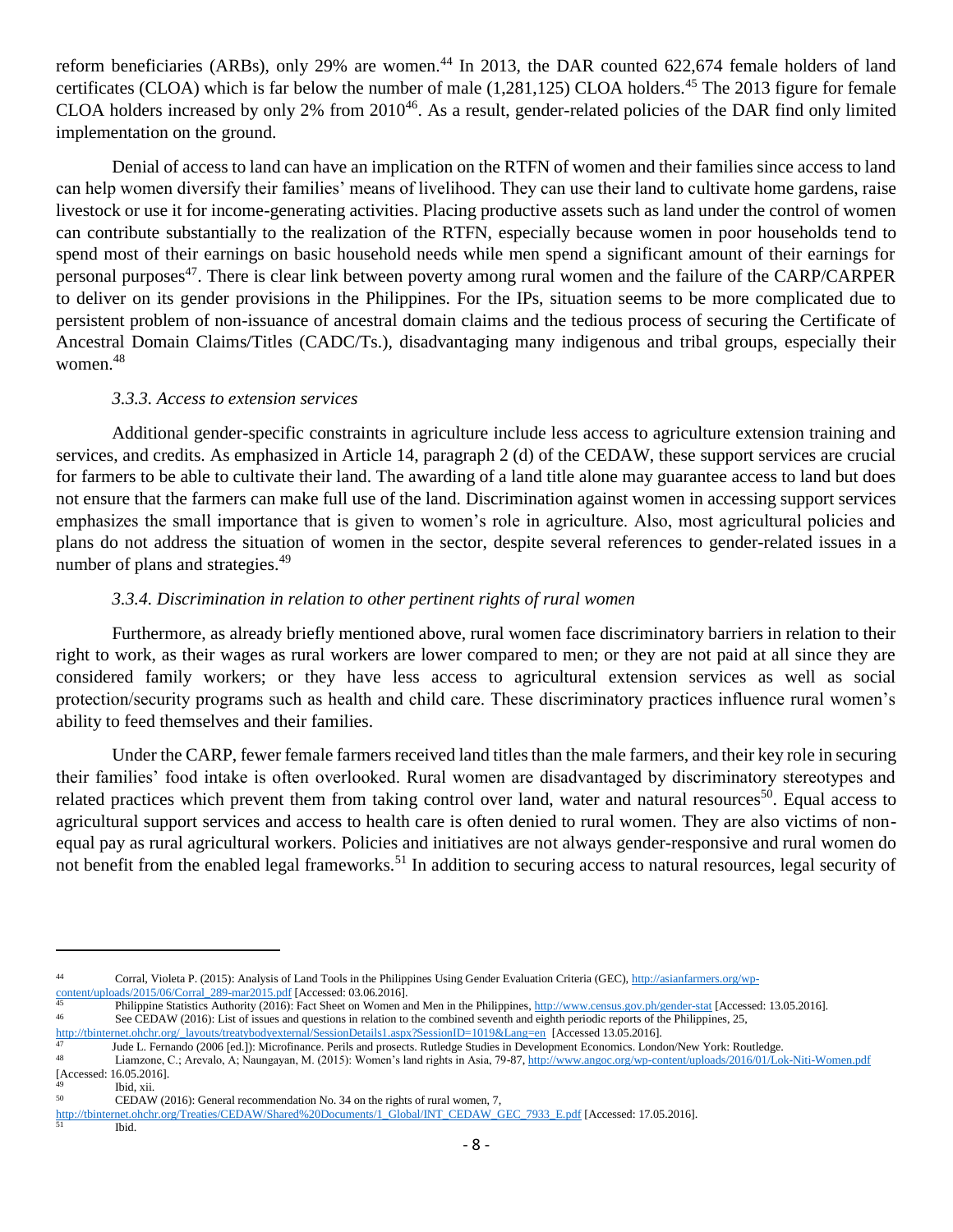tenure must also be granted to rural women, to guarantee not only their legal protection against forced eviction and other related threats, but also to empower them to achieve equal land rights with men.<sup>52</sup>

# **CASE STUDY III**

### **Rural Women Access to Land and the Right to Food and Nutrition: The case of Kilusang Magbubukid of Bondoc Peninsula in Hacienda Matias at Barangay Don Juan Vercelos, San Francisco, Quezon Province**

In 2004, farmer-members of the Kilusang Magbubukid of Bondoc Peninsula (KMBP) who were tenants of Hacienda Matias, a 1,716-hectare coconut plantation, filed a claim over the land they have been tilling pursuant to the national agrarian reform program. In 2014, almost a decade later, the primary government agency in-charge of the CARP implementation ordered the distribution of Hacienda Matias to the petitioners. Of 253 farmer-beneficiaries who were awarded Certificates of Land Ownership Award (CLOAs) covering 639 hectares whereby only 24.5% or 62 CLOA holders were women<sup>53</sup>. Over 300 farmer-beneficiaries are yet to receive their CLOAs.

Women from Hacienda Matias are engaged in both productive and unpaid domestic work. While they support their husbands in the harvesting and selling of copra (dried coconut meat), which is also the main source of subsistence of Hacienda Matias farmers, they also take care of house chores and child care. To meet daily food and other basic needs, farmers have to find alternative sources of food and either plant crops or catch fish. These sources are, however, not available regularly. As the hacienda is located in a very remote area, alternative work opportunities are rather limited. More often, women are the ones who bear the burden of finding ways to feed their families, such as making charcoal that can be sold for PHP 70 to 80 (USD 1.51 to 1.73) per sack, or selling brooms made of coconut midribs for PHP 21 to 25 (USD 0.45 to 0.54) per 1.7 kg. In one day, women can earn around PHP 70 (USD 1.51) by selling these brooms. To augment family income, children help occasionally as laborers who carry bags and cargoes of boat passengers at the community port. Due to a lack of income, the families often subsist only on rice or rice congee, root crops and fish sauce.<sup>54</sup>

# **4. CONCLUSION AND RECOMMENDATIONS**

We kindly request the CEDAW committee to recommend to the Philippines State to adopt all necessary measures to ensure women's equal rights with respect to access to employment and livelihood, access to health and nutrition, and access to productive resources. Toward this end, we outline our specific recommendations below:

# **Access to Employment and Livelihood**

l

- To effectively improve and implement the MCW, in particular Section 22 and 23 that guarantee women's right to decent work, livelihood, credit, capital and technology.
- Ensure "equal remuneration for work of equal value" in order to reduce the wage gap between women and men; this will develop and implement an independent and transparent minimum-wage setting process which sets a wage basis and can be extended to certain categories of work. This process is crucial for women's wages as they tend to be largely disadvantaged in free income distribution. For workers in the informal sector, the State must ensure that all provisions in Batas Kasambahay are followed. Monitoring and redress mechanisms must be in place and must be known to all women.
- Reduce women's unpaid domestic and care work as a strategy to facilitate an equal participation of women and men in the labor market, including the development of a child care service framework policy.
- Set gender-equitable targets and macroeconomic responses with proper monitoring in order to expand equal and decent working opportunities for women and men. This will also require policies and legislation to improve social protection and active labor market support.

<sup>52</sup> ADB (2013): RETA 6143: Technical Assistance for Promoting Gender Equality and Women Empowerment, Consultant's Report, 10, <http://www.adb.org/sites/default/files/project-document/153354/37402-012-tacr-24.pdf> [Accessed: 13.05.2016].

 $53$  Data provided by RIGHTS Inc. Network, a local NGO that is working closely with the farmers in Hacienda Matias.<br>See Beringer, Astrud Lac: Briele Catherine A. (2015): Hacienda Matias: Taking steps towards the right to

<sup>54</sup> See Beringer, Astrud Lea; Briola, Catherine A. (2015): Hacienda Matias: Taking steps towards the right to adequate food. In: Rappler, July 24,

<http://www.rappler.com/move-ph/issues/hunger/100157-hacienda-matias-right-food> [Accessed: 03.06.2016].